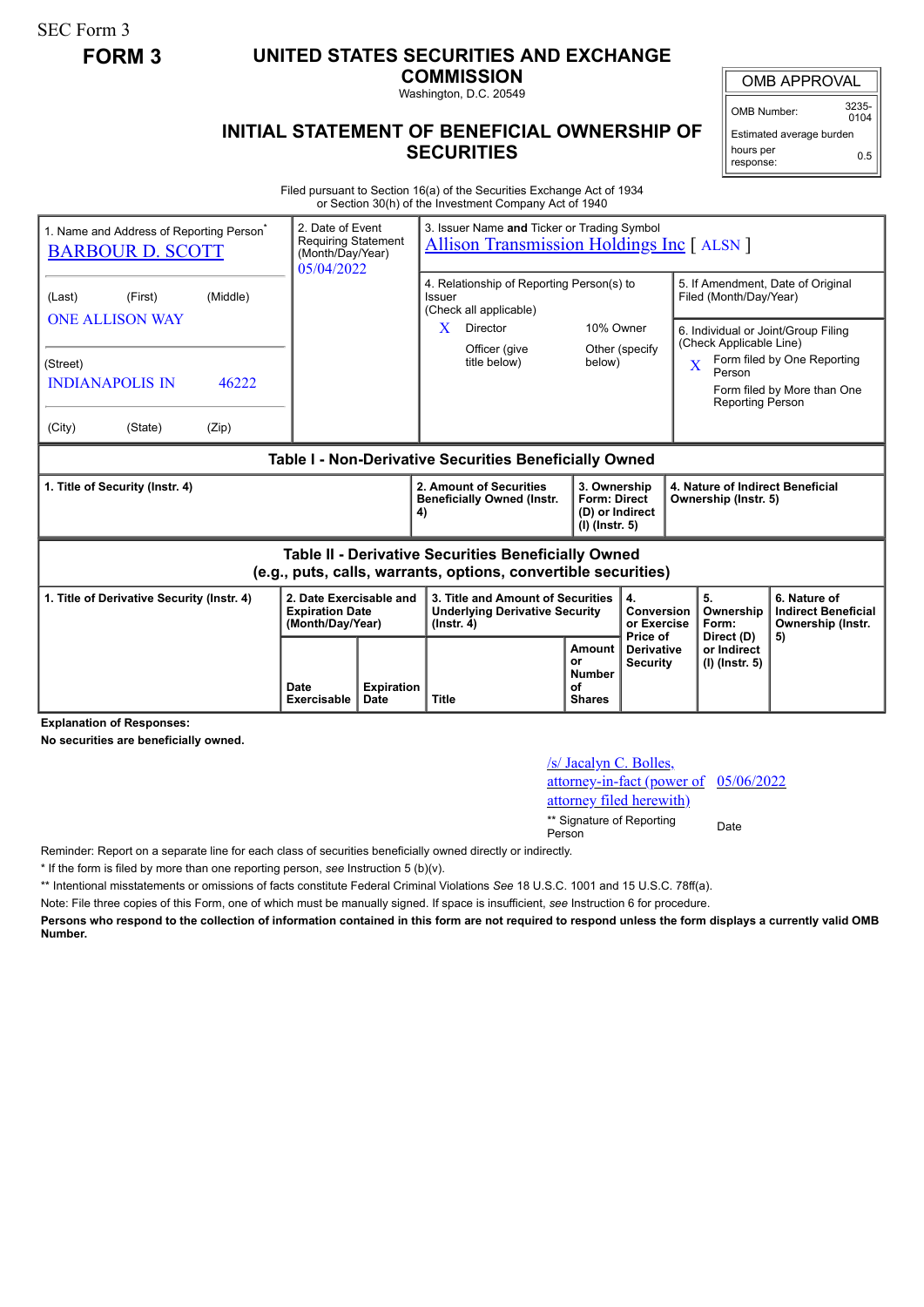## POWER OF ATTORNEY

Know all by these presents, that the undersigned hereby constitutes and appoints each of Jacalyn C. Bolles and Eric C. Scroggins or either of them signing singly, and with full power of substitution, the undersigned's true and lawful attorney-in-fact to:

(1) prepare, execute in the undersigned's name and on the undersigned's behalf, and submit to the U.S. Securities and Exchange Commission (the "SEC") a Form ID, including amendments thereto, and any other documents necessary or appropriate to obtain codes and passwords enabling the undersigned to make electronic filings with the SEC of reports required by Section 16(a) of the Securities Exchange Act of 1934 or any rule or regulation of the SEC;

(2) execute for and on behalf of the undersigned, in the undersigned's capacity as an officer and/or director of Allison Transmission Holdings, Inc. (the "Company"), Forms 3, 4, and 5 in accordance with Section 16(a) of the Securities Exchange Act of 1934 and the rules thereunder;

(3) do and perform any and all acts for and on behalf of the undersigned which may be necessary or desirable to complete and execute any such Form 3, 4, or 5, complete and execute any amendment or amendments thereto, and timely file such form with the SEC and any stock exchange or similar authority; and

(4) take any other action of any type whatsoever in connection with the foregoing which, in the opinion of such attorney-in-fact, may be of benefit to, in the best interest of, or legally required by, the undersigned, it being understood that the documents executed by such attorney-in-fact on behalf of the undersigned pursuant to this Power of Attorney shall be in such form and shall contain such terms and conditions as such attorney-in-fact may approve in such attorney-in-fact's discretion.

The undersigned hereby grants to each such attorney-in-fact full power and authority to do and perform any and every act and thing whatsoever requisite, necessary, or proper to be done in the exercise of any of the rights and powers herein granted, as fully to all intents and purposes as the undersigned might or could do if personally present, with full power of substitution or revocation, hereby ratifying and confirming all that such attorney-in-fact, or such attorney-in-fact's substitute or substitutes, shall lawfully do or cause to be done by virtue of this power of attorney and the rights and powers herein granted. The undersigned acknowledges that the foregoing attorneys-in-fact, in serving in such capacity at the request of the undersigned, are not assuming, nor is the Company assuming, any of the undersigned's responsibilities to comply with Section 16 of the Securities Exchange Act of 1934.

This Power of Attorney shall remain in full force and effect until the undersigned is no longer required to file Forms 3, 4, and 5 with respect to the undersigned's holdings of and transactions in securities issued by the Company, unless earlier revoked by the undersigned in a signed writing delivered to the foregoing attorneys-in-fact.

IN WITNESS WHEREOF, the undersigned has caused this Power of Attorney to be executed as of this 22nd day of February, 2022.